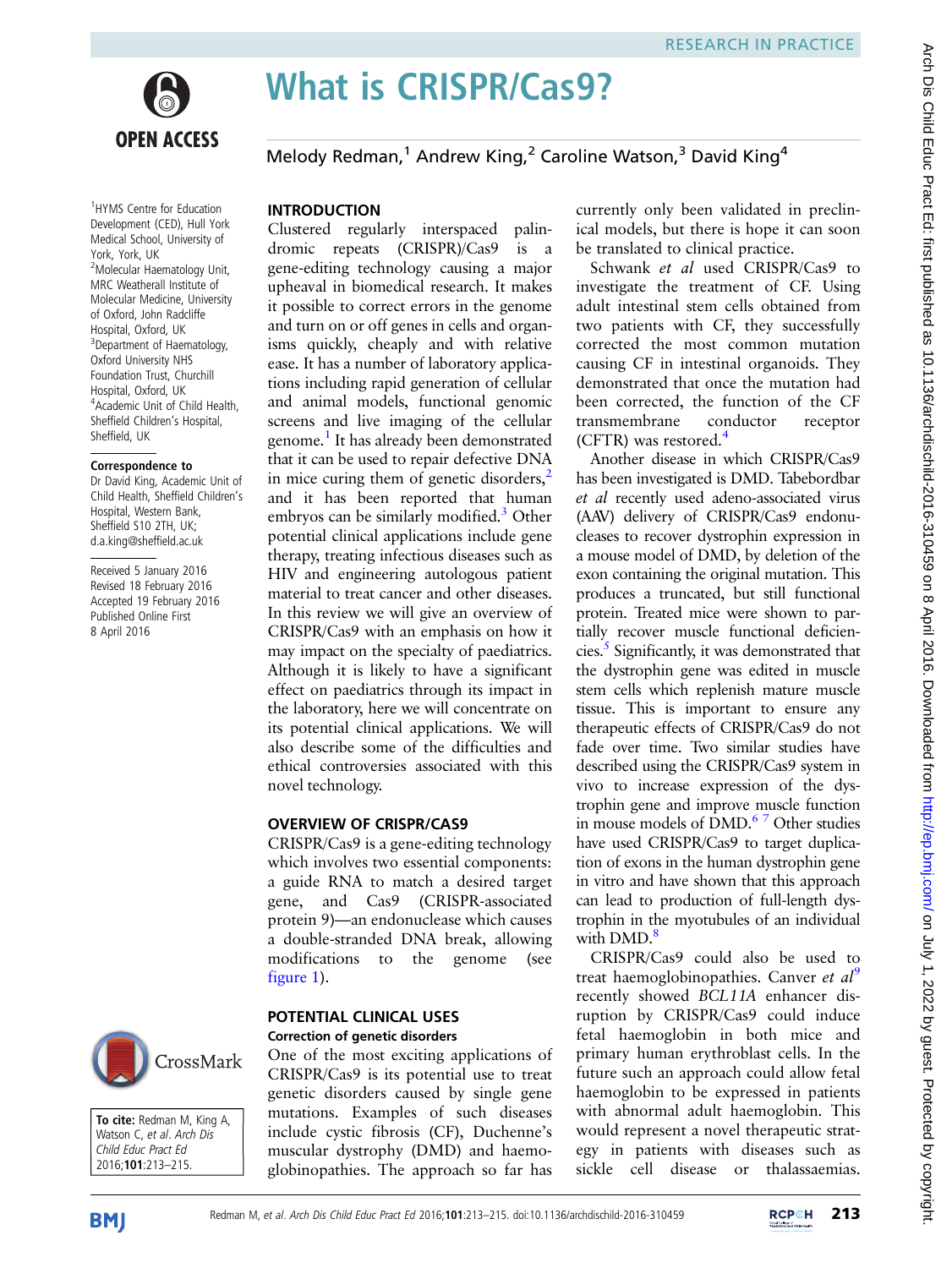### Research in practice

<span id="page-1-0"></span>

**Figure [1](#page-2-0)** The CRISPR/Cas9 system.<sup>1</sup> Clustered regularly interspaced palindromic repeats (CRISPR) refers to sequences in the bacterial genome. They afford protection against invading viruses, when combined with a series of CRISPR-associated (Cas) proteins. Cas9, one of the associated proteins, is an endonuclease that cuts both strands of DNA. Cas9 is directed to its target by a section of RNA. This can be synthesised as a single strand called a synthetic single guide RNA (sgRNA); the section of RNA which binds to the genomic DNA is 18–20 nucleotides. In order to cut, a specific sequence of DNA of between 2 and 5 nucleotides (the exact sequence depends upon the bacteria which produces the Cas9) must lie at the 3' end of the guide RNA: this is called the protospacer adjacent motif (PAM). Repair after the DNA cut may occur via two pathways: non-homologous end joining, typically leading to a random insertion/deletion of DNA, or homology directed repair where a homologous piece of DNA is used as a repair template. It is the latter which allows precise genome editing: the homologous section of DNA with the required sequence change may be delivered with the Cas9 nuclease and sgRNA, theoretically allowing changes as precise as a single base-pair.

Knock-in of a fully functional β-globin gene is much more challenging, which is the reason for this somewhat unusual approach.

### Treatment of HIV

Another potential clinical application of CRISPR/Cas9 is to treat infectious diseases, such as HIV. Although antiretroviral therapy provides an effective treatment for HIV, no cure currently exists due to permanent integration of the virus into the host genome. Hu et al showed the CRISPR/Cas9 system could be used to target HIV-1 genome activity. This inactivated HIV gene expression and replication in a variety of cells which can be latently infected with HIV, without any toxic effects. Furthermore, cells could also be immunised against HIV-1 infection. This is a potential therapeutic advance in overcoming the current problem of how to eliminate HIV from infected individuals. After further refinement, the authors suggest their findings may enable gene therapies or transplantation of genetically altered bone marrow stem cells or inducible pluripotent stem cells to eradicate HIV infection.<sup>[10](#page-2-0)</sup>

#### Engineering somatic cells ex vivo to treat malignancy or other diseases

There has been increasing interest in the possibility of using CRISPR/Cas9 to modify patient-derived T-cells

and stem/progenitor cells which can then be reintroduced into patients to treat disease. This approach may overcome some of the issues associated with how to efficiently deliver gene editing to the right cells.

T-cell genome engineering has already shown success in treating haematological malignancies and has the potential to treat solid cancers, primary immune deficiencies and autoimmune diseases. Genetic manipulation of T-cells has previously been inefficient. However, Schumann et al recently reported a more effective approach in human CD4<sup>+</sup> T-cells based on the CRISPR/Cas9 system. Their technique allowed experimental and therapeutic knockout and knock-in editing of the genome in primary human T-cells. They demonstrated T-cells could be manipulated to prevent expression of the protein PD-1, which other work has shown may allow T-cells to target solid cancers. $11$ 

There is also interest in using CRISPR/ Cas9-mediated genome editing in pluripotent stem cells or primary somatic stem cells to treat disease. For example Xie et  $al^{12}$  $al^{12}$  $al^{12}$  showed the mutation causing β-thalassaemia could be corrected in human induced pluripotent stem cells ex vivo. They suggest that in the future such an approach could provide a source of cells for bone marrow transplantation to treat β-thalassaemia and other similar monogenic diseases.

## LIMITATIONS

A number of challenges remain before the potential of CRISPR/Cas9 can be translated to effective treatments at the bedside. A particular issue is how to deliver gene editing to the right cells, especially if the treatment is to be delivered in vivo. To safely deliver Cas9-nuclease encoding genes and guide RNAs in vivo without any associated toxicity, a suitable vector is needed. AAV has previously been a favoured option for gene delivery.<sup>[1](#page-2-0)</sup> However, this delivery system may be too small to allow efficient transduction of the  $Cas9$  gene.<sup>[1](#page-2-0)</sup> A smaller Cas9 gene could be used, but this has additional implications on efficacy.<sup>[1](#page-2-0)</sup> A number of other non-viral delivery systems are under investigation and this process requires further optimisation.

Another significant concern is the possibility of offtarget effects on parts of the genome separate from the region being targeted. Unintentional edits of the genome could have profound long-term complications for patients, including malignancy. The concentration of the Cas9 nuclease enzyme and the length of time Cas9 is expressed are both important when limiting off-target activity.<sup>[1](#page-2-0)</sup> Although recent modifications in the nuclease have increased specificity, further work is required to minimise off-target effects and to establish the long-term safety of any treatment.

The therapeutic applications of CRISPR/Cas9 considered in this article have predominantly been directed at somatic cells. A particularly controversial issue surrounding CRISPR/Cas9 is that of gene editing in